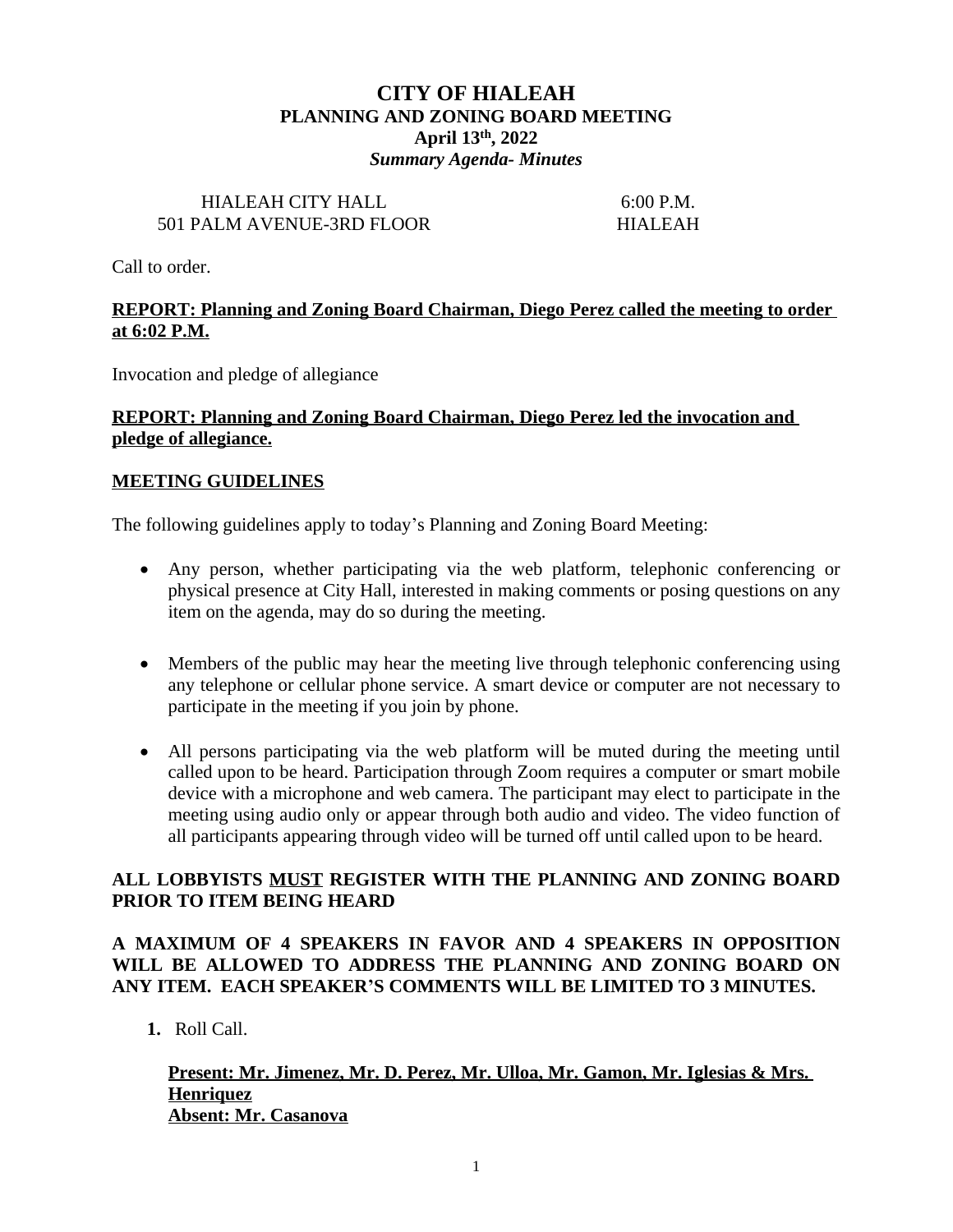2. Approval of Planning and Zoning Board Summary Agenda of March 23rd, 2022 as submitted.

## **Motion to Approve: Mr. Ulloa; Second: Mr. Iglesias Motion Passed: 6-0-1 with board member Mr. Casanova being absent.**

*Item approved*

# **ADMINISTRATION OF OATH TO ALL APPLICANTS AND ANYONE WHO WILL BE SPEAKING BEFORE THE BOARD ON ANY ITEM.**

A WRITTEN DECISION AND RESOLUTION WILL BE PREPARED AND PRESENTED FOR REVIEW TO THE CITY COUNCIL. THE CITY COUNCIL IS AUTHORIZED TO AFFIRM, AFFIRM WITH CONDITIONS, OR OVERRIDE THE DECISIONS BY RESOLUTION. AFTER THE RESOLUTION IS ADOPTED, CONTACT A MEMBER OF THE CITY CLERK'S OFFICE TO OBTAIN A COPY OF THE FINAL DECISION AND RESOLUTION. UPON YOUR RECEIPT OF THE FINAL DECISION AND RESOLUTION, CONTACT THE BUILDING DEPARTMENT TO OBTAIN YOUR REQUIRED BUILDING PERMIT. SUMMARY MINUTES, OR A COPY OF THE AUDIO FILE OF THE PROCEEDINGS BEFORE THE PLANNING AND ZONING BOARD, SHALL BE PREPARED AND SUBMITTED TO THE CITY COUNCIL BEFORE ITS HEARING.

# **THE PLANNING AND ZONING BOARD RECOMMENDATIONS FOR THE FOLLOWING PUBLIC HEARING REQUESTS WILL BE HEARD BY THE CITY COUNCIL, AT ITS SCHEDULED MEETING OF TUESDAY, MAY 10TH, 2022.**

**3. Final decision** to allow interior north side setback of 6.1 6.9 feet, where 7.5 feet are required for an existing terrace to be legalized. Property located at **5958 West 13th Court**, Hialeah, zoned R-1 (One-Family District). **Applicant: Felipe Perez Planner's recommendation: Approve with conditions.**

**Motion to Approve with Conditions: Mr. Gamon; Second: Mr. Iglesias Motion Passed: 6-0-1 with board member Mr. Casanova being absent. FINAL DECISION NO. 2022-06**

# *Item approved with the condition that the terrace remains open on its three sides.*

**4. Final decision** to allow street side setback of 3 feet, where 15 feet are required for existing terrace to be legalized. Property located at **2692 West 8 th Lane**, Hialeah, zoned R-1 (One-Family District). **Applicant: David I. Oliva and Isabel Oliva Planner's recommendation: Denial**

# **WITHDRAWN**

**5. Final decision** to allow interior east side setback of 3.13 feet, where 5 feet 1 inch is the minimum required for existing storage to be legalized. Property located at **517 East 10th Street**, Hialeah, zoned R-1(One-Family District).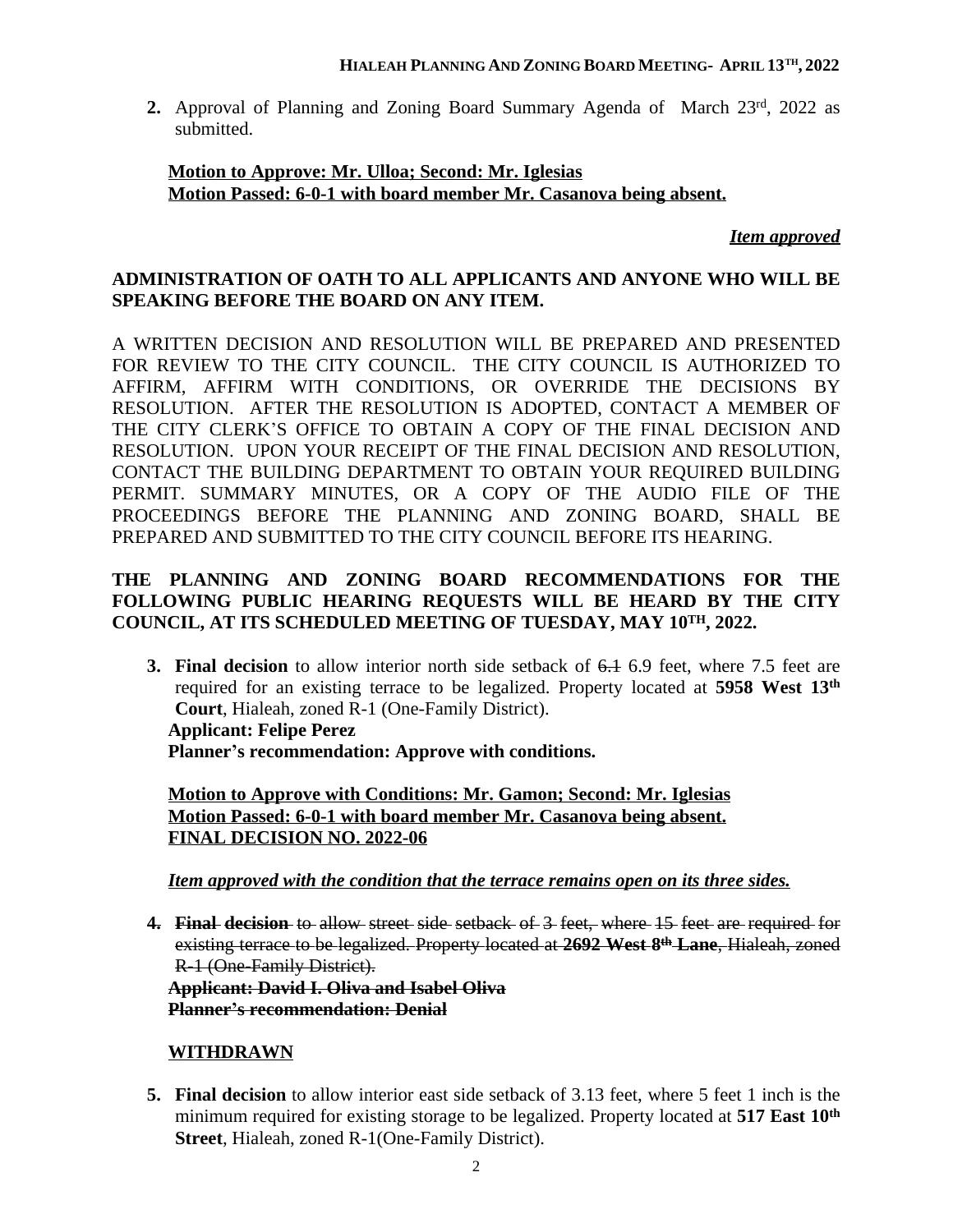**Applicant: Osiris Machado, Ana L. Valdez and Ailin Machado Planner's recommendation: Approve with conditions.**

# **Motion to Approve with Conditions: Mr. Jimenez; Second: Mr. Ulloa Motion Passed: 6-0-1 with board member Mr. Casanova being absent. FINAL DECISION NO. 2022-07**

*Item approved with the condition that a 6-feet concrete wall shall be erected on the east side property line to protect the privacy of the adjacent home to the east.*

# **THE PLANNING AND ZONING BOARD RECOMMENDATIONS FOR THE FOLLOWING PUBLIC HEARING REQUESTS WILL BE HEARD BY THE CITY COUNCIL, AT ITS SCHEDULED MEETING OF TUESDAY, APRIL 26TH, 2022.**

**6. Variance** permit to allow the re platting of the property into two substandard lots, Lot 1 having a frontage of 40.01 feet and total lot area of 5,399.87 square feet, where 75 feet and 7,500 square feet are required and Lot 2, having a frontage of 40.01 feet and total lot area of 5,399.91 square feet, where 75 feet and 7,500 square feet are required. Once platted allow the construction of a single-family house on each platted substandard lot. Property located at **1140 West 32nd Street**, Hialeah, zoned R-1 (One-Family District). **Applicant: Suniel Arzola**

**Planner's recommendation: Denial**

### **Motion to Deny: Mr. Ulloa; Second: Mr. Jimenez Motion Passed: 6-0-1 with board member Mr. Casanova being absent.**

# *Item denied*

**7. Special Use Permit (SUP)** to allow the expansion of the Neighborhood Business District Overlay for the development of a 27-unit multifamily building. Variance permit to allow only residential uses where mixed use is required; allow residential use on the ground floor, where residential use is allowed above ground floor level; allow 18 residential units with an area of 595 square feet, where 850 square feet is the minimum required and only 10% of the units may have an area of 600 square feet; allow 7 feet front setback on East 7<sup>th</sup> 10<sup>th</sup> Avenue, for encroachment of balconies above the ground floor, where 10 feet built-to-line are required; allow 32 parking spaces, where 61 parking spaces are required and allow 29.6% pervious area, where 30% is the minimum required. Property located at **40 East 10th Avenue**, Hialeah, zoned C-2 (Liberal Retail Commercial District).

**Applicant: Java Holding Group Inc. Planner's recommendation: Approval**

**Motion to Approve: Mr. Jimenez; Second: Mr. Gamon Motion Passed: 6-0-1 with board member Mr. Casanova being absent.**

*Item approved*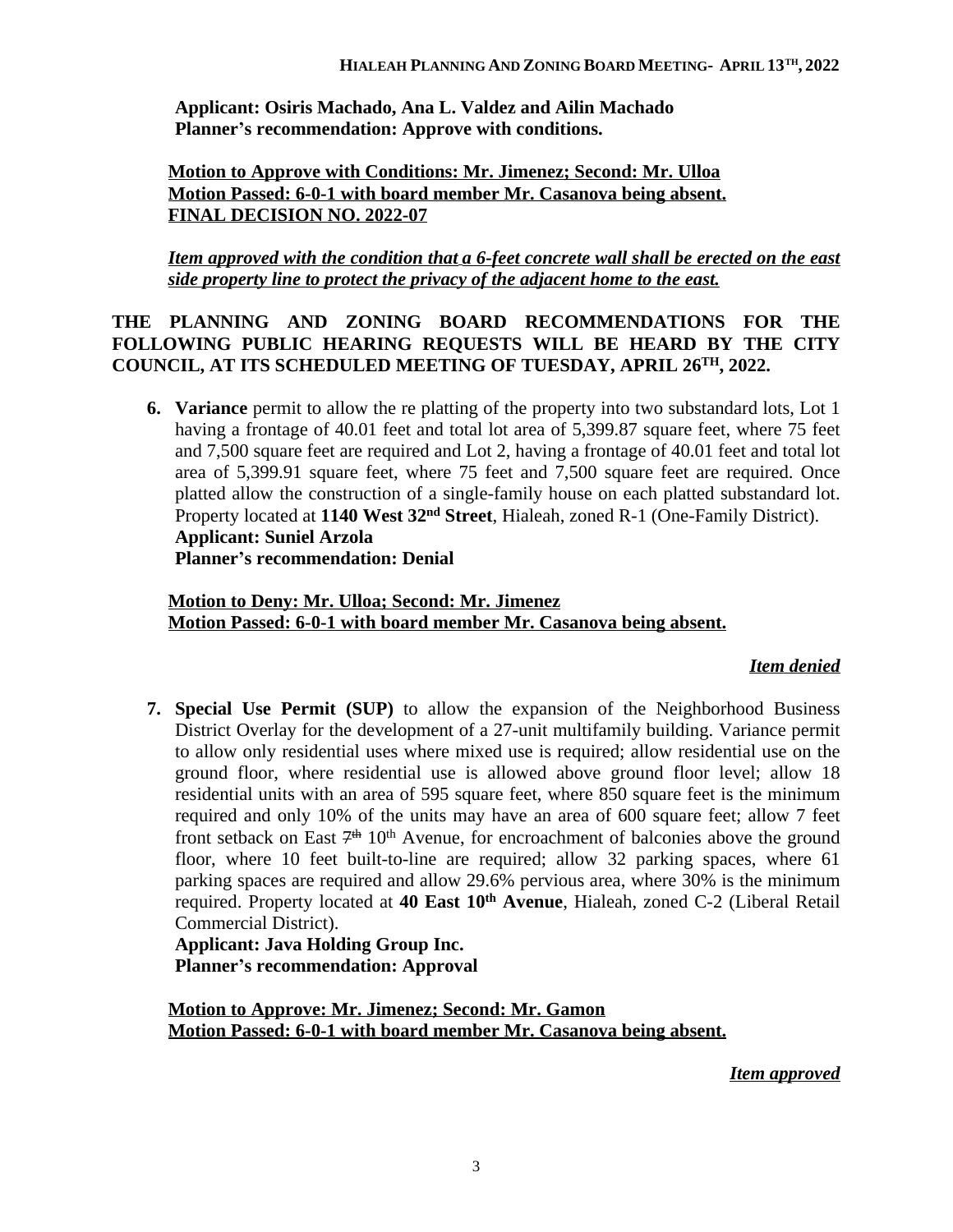**8. Special Use Permit (SUP)** to allow an adult day training and care center for young people with disabilities ancillary to an existing church and school. Property located at **5800 Palm Avenue**, Hialeah, zoned R-1 (One-Family District).

**Applicant: Mayra Sanabria**

**Planner's recommendation: Approval contingent to the construction of on-street parking spaces.**

**Motion to Approve with Conditions: Mr. Gamon; Second: Mr. Iglesias Motion Passed: 6-0-1 with board member Mr. Casanova being absent.**

# *Item approved contingent to the construction of on-street parking spaces.*

**9.** ORDINANCE OF THE MAYOR AND THE CITY COUNCIL OF THE CITY OF HIALEAH, FLORIDA, AMENDING CHAPTER 98, ENTITLED "ZONING", ARTICLE V, ZONING DISTRICT REGULATIONS, DIVISION 16, ENTITLED "C-2 LIBERAL RETAIL COMMERCIAL DISTRICT", SECTION, 98-1112, ENTITLED "USES PROHIBITED", REMOVING OPEN AIR MARKETS AS A PROHIBITED ACTIVITY; REPEALING ALL ORDINANCES OR PARTS OF ORDINANCES IN CONFLICT HEREWITH; PROVIDING FOR PENALTIES FOR VIOLATION HEREOF; PROVIDING FOR A SEVERABILITY CLAUSE; PROVIDING FOR INCLUSION IN THE CODE, AND PROVIDING FOR AN EFFECTIVE DATE.

**Motion to Approve: Mr. Iglesias; Second: Mr. Gamon Motion Approved: 6-0-1 with board member Mr. Casanova being absent.**

*Item approved*

# **MISCELLANEOUS ITEMS NOT REQUIRING ADVERTISING:**

**10.** Old Business. **None.**

**11.** New Business.

**Planning and Zoning Board Chairman election.**

**Motion to Elect Diego Perez as Chairman: Mr. Iglesias; Second: Mr. Ulloa Motion Passed: 6-0-1 with board member Mr. Casanova being absent.**

*Motion approved*

**Planning and Zoning Board Vice-Chairman election.**

**Motion to Elect Lazaro Gamon as Vice-Chairman: Mr. Iglesias; Second: No board member second the motion.**

*Motion failed*

**Motion to Table: Mr. Iglesias; Second: Mr. Gamon**